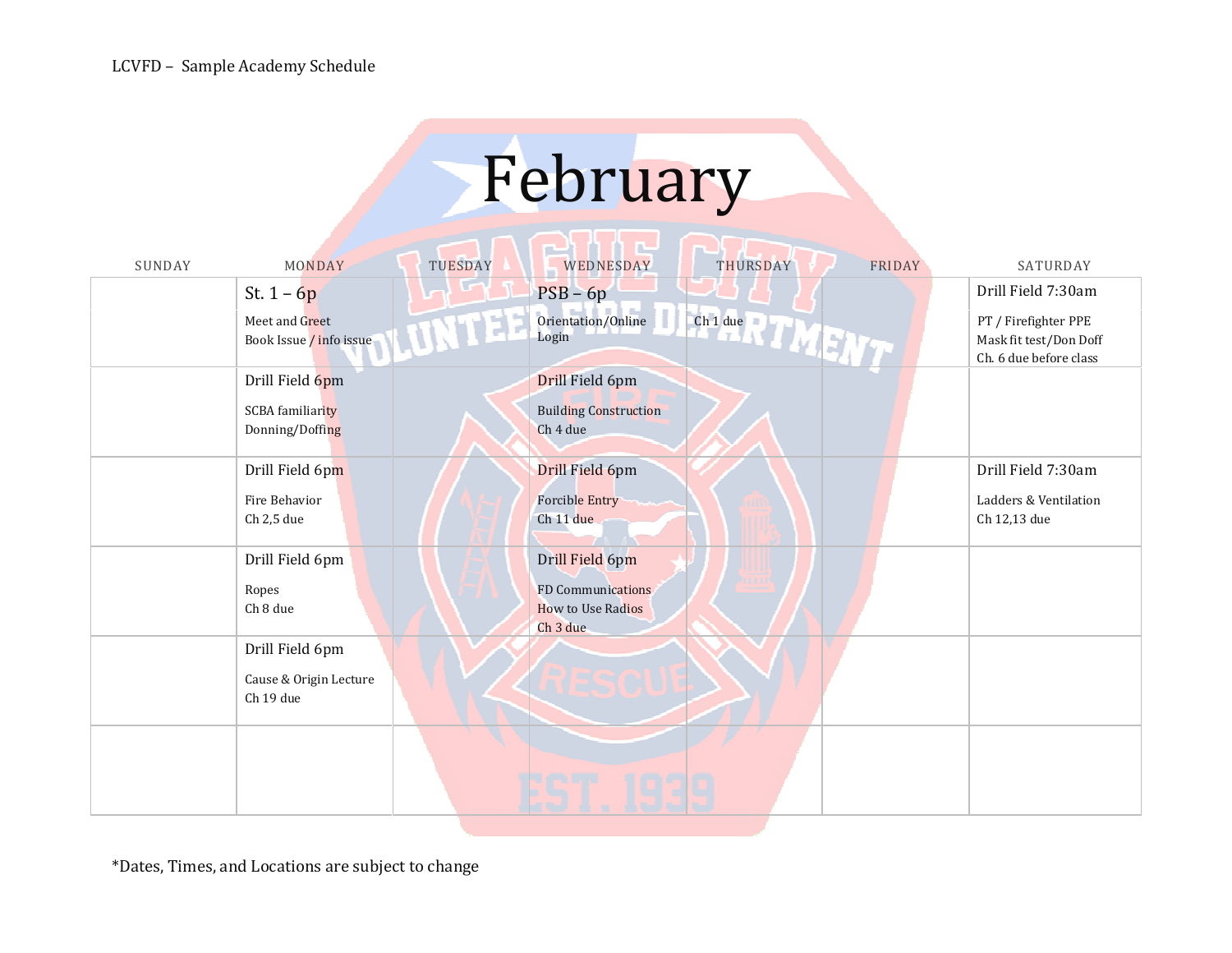## March

والمسامى

| SUNDAY | MONDAY                          | TUESDAY         | WEDNESDAY                      | THURSDAY                                       | FRIDAY | SATURDAY                                |
|--------|---------------------------------|-----------------|--------------------------------|------------------------------------------------|--------|-----------------------------------------|
|        |                                 |                 | Drill Field 6pm                |                                                |        | Drill Field 7:30am                      |
|        |                                 | <b>TOLUMIES</b> |                                | Drill Field op<br>Extinguishers<br>Extendibles |        | Fire Hose, Fire Streams<br>Ch 15,16 due |
|        | Drill Field 6pm                 |                 | Drill Field 6pm                |                                                |        |                                         |
|        | Water Supply<br>Ch 14 due       |                 | Review and gear time<br>trials |                                                |        |                                         |
|        |                                 |                 |                                |                                                |        |                                         |
|        | PSB 6pm                         |                 | Drill Field 6pm                |                                                |        | TBD                                     |
|        | Phase 1 Test<br>Intro to Search |                 | <b>Search Training</b>         |                                                |        | Extrication<br>Ch 10 due                |
|        | Drill Field 6pm                 |                 | Drill Field 6pm                |                                                |        |                                         |
|        | Intro to RIT<br>Ch 9 due        |                 | RIT / Mayday                   |                                                |        |                                         |
|        |                                 |                 |                                |                                                |        |                                         |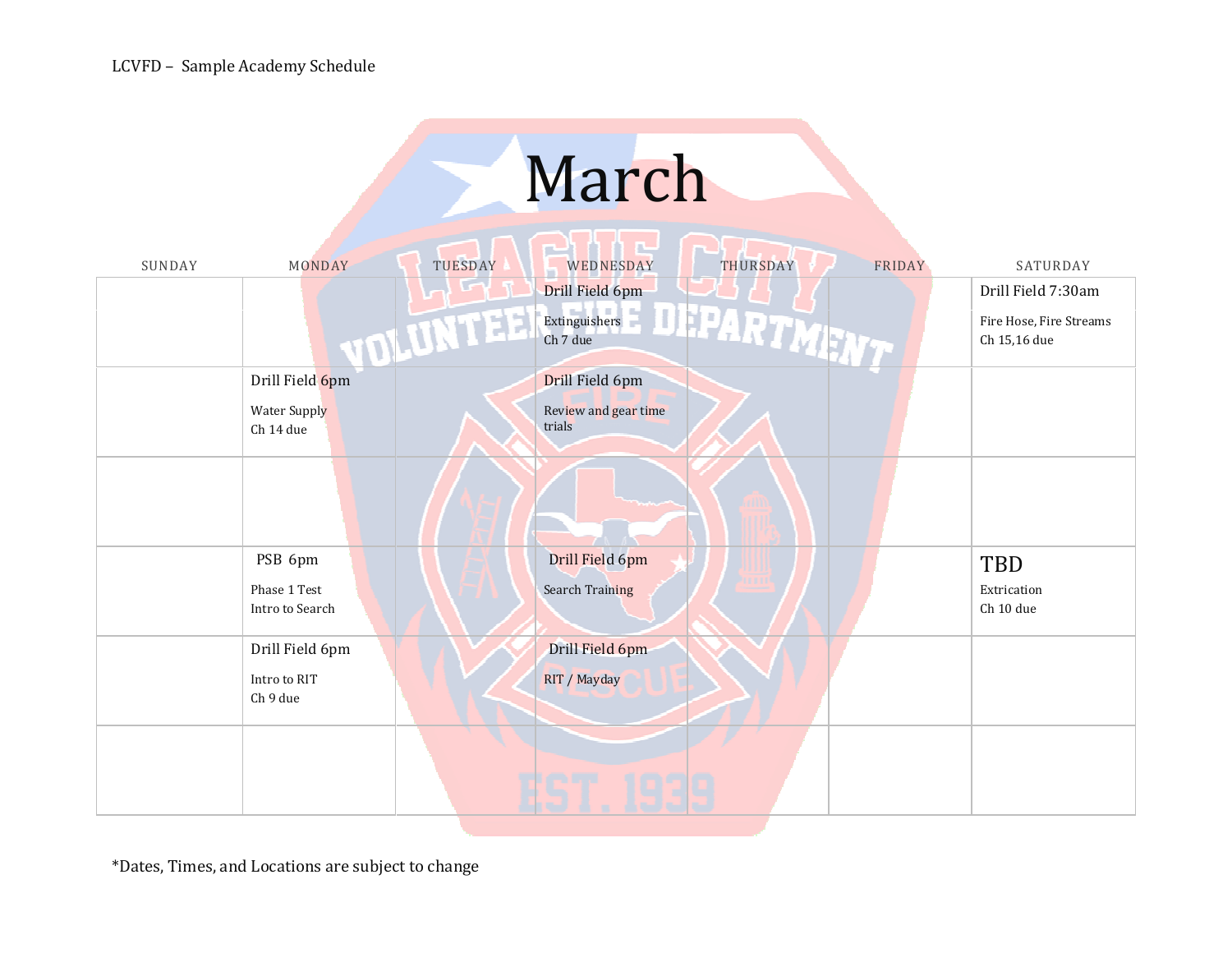| April  |                                              |                                            |                                                     |  |  |  |  |
|--------|----------------------------------------------|--------------------------------------------|-----------------------------------------------------|--|--|--|--|
| SUNDAY | TUESDAY<br>MONDAY                            | WEDNESDAY<br>THURSDAY<br>FRIDAY            | SATURDAY                                            |  |  |  |  |
|        |                                              | ı.                                         | Drill Field 7:30am                                  |  |  |  |  |
|        |                                              | VOLUNTEER FIRE DEPARTMENT                  | Consumption, Maze,<br>Confined Space                |  |  |  |  |
|        | Drill Field 6pm                              | Drill Field 6pm                            |                                                     |  |  |  |  |
|        | Hose Deployment                              | <b>Search Training</b><br><b>Scenarios</b> | Ch 21,22 due                                        |  |  |  |  |
|        | Drill Field 6pm                              | Drill Field 6pm                            | Drill Field 7:30am                                  |  |  |  |  |
|        | Hose Advancement and<br>Handling with Attack | <b>Search Scenarios</b>                    | ERG / Fire Protection / Car<br>Fire<br>Ch 18,20 due |  |  |  |  |
|        | Drill Field 6pm                              | Drill Field 6pm                            |                                                     |  |  |  |  |
|        | <b>CPR</b>                                   | Wildland                                   |                                                     |  |  |  |  |
|        | Drill Field 6pm                              | Drill Field 6pm                            | Drill Field 7:30am                                  |  |  |  |  |
|        | Salvage & Overhaul                           | <b>Attack Scenarios</b>                    | Fire Attack / Search<br>Scenarios / From Truck      |  |  |  |  |
|        |                                              |                                            |                                                     |  |  |  |  |
|        |                                              |                                            |                                                     |  |  |  |  |